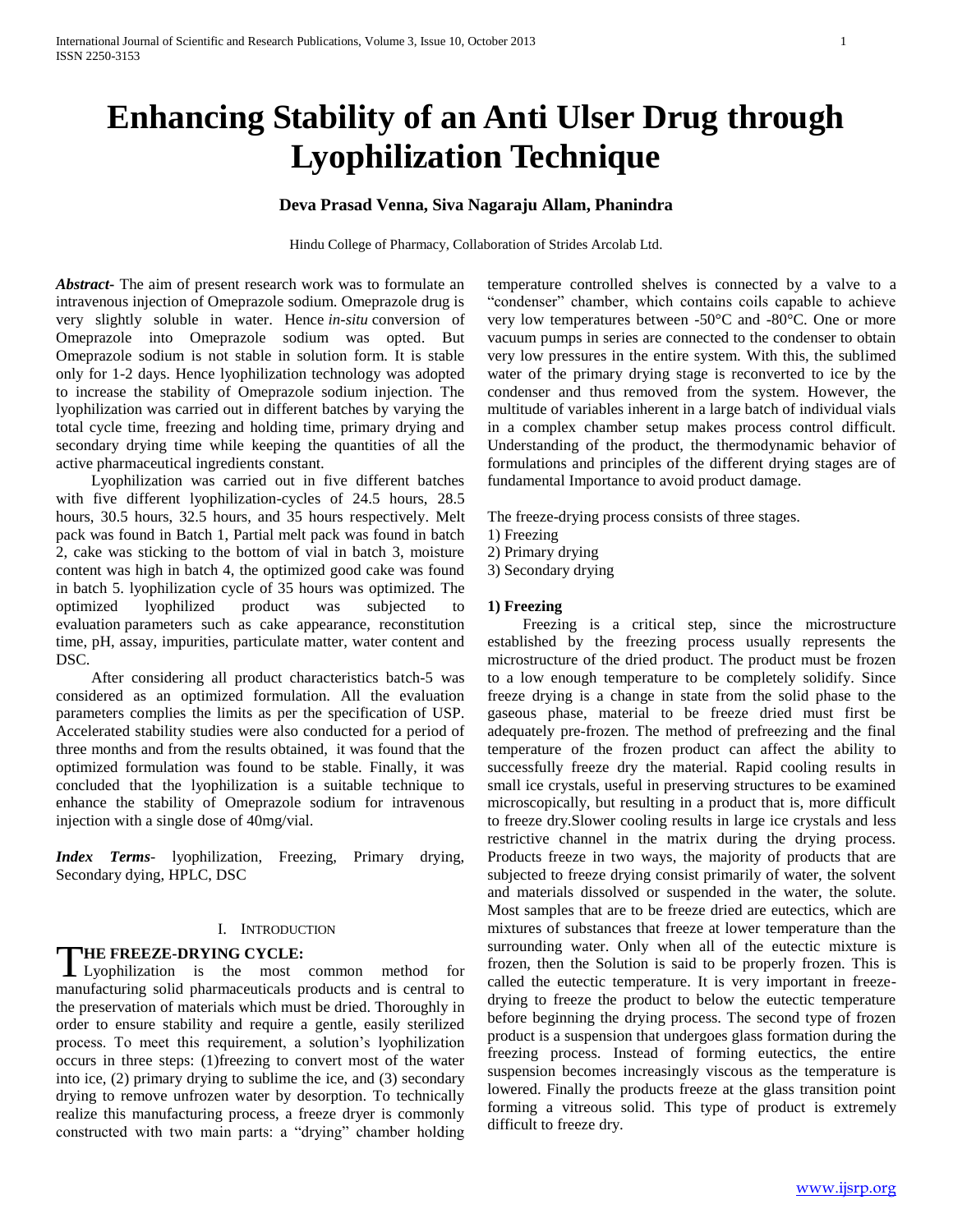Typical solutions may cool to produce a partially crystalline / amorphous matrix depending on the solution components, rates of cooling etc.

 Ex. 1% NaCl will contain only 1% solids and 99% water. As the solution is cooled, ice will nucleate at approximately  $0^0C$ . The ice crystals continue to grow, pervading the solution until virtually all the freezable water has been converted into ice. Analysis will confirm that the ice crystals are embedded within a solute rich concentrate. Of all pharmaceutical unit operations, drying process contribute the most to the manufacturing cost. Lyophilization is the most expensive of all drying operations both in capital investment and in operating expense. The high cost and commercial value per production batch demands careful attention to process design and process control. The heat input during the lyophilization process must be well controlled to insure that the product temperature does not become too high. The structure of the product deteriorates at too high temperatures and the final quality of the product becomes unacceptable.

 Lyophilization stabilizes the formulation by slowing the kinetic clock of the degradation process. It alters the clock by removing the solvent component to levels that never support chemical reactions or biological growth.

#### **2) Primary drying**

 After pre freezing the product, conditions must be established in which ice can be removed from the frozen product via sublimation, resulting in a dry, structurally intact product.

This requires very carefully control of the two parameters,

1) Temperature and

2) Pressure, involved in freeze-drying system.

 The rate of sublimation of ice from a frozen product depends upon the difference in vapor pressure of the product compared to the vapor pressure of the ice collector. Molecules migrate from the high-pressure sample to a lower pressure area. Since vapor pressure is related to temperature, it is necessary that the product temperature is warmer than the cold trap (ice collector) temperature. It is extremely important that the temperature at which a product is freeze dried is balanced between the temperature that maintains the frozen integrity of the product and the temperature that maximizes the vapor pressure of the product. This balance is key to optimum drying.

#### **3) Secondary drying**

 After primary freeze-drying is complete, and all ice has sublimed, bound moisture is still present in the product. The product appears dry, but the residual moisture content may be as high as 7-8% continued drying is necessary at warmer temperature to reduce the residual moisture content to optimum values. This process is called 'Isothermal Desorption' as the bound water is desorbed from the product. Secondary drying is normally continued at a product temperature higher than ambient but compatible with the sensitivity of the product. In contrast to processing conditions for primary dying which use low shelf temperature and a moderate vacuum, desorption drying is facilitated by raising shelf temperature and reducing chamber pressure to a minimum care should be exercised in raising shelf temperature too highly; since, protein polymerization or

biodegradation may result from using high processing temperature during secondary drying.

 Secondary drying is usually carried out for approximately 1/3 or 1/2 the time required for primary drying.

 The general practice in secondary freeze-drying is to increase the shelf temperature and to decrease chamber pressure to the lowest attainable level. The practice is based on the reason that, the ice is no longer present and there is no concern about "melt-pack" (melt pact is a sticky liquid appearance formed due to improper sublimation of the ice during primary drying) the product can withstand higher heat input. Also, the water remaining during secondary drying is more strongly bound, thus requiring more energy for its removal. Decreasing the chamber pressure to the maximum attainable vacuum has traditionally been thought to favor desorption of water. In successful lyophilization, product should retain the physico-chemical attributes of the starting solution and the structure established during freezing. The dried cake should be uniform in structure, color and texture — ideally, a dense white cake with fine, uniform structure, showing good physical strength and friability

#### II. INTRODUCTION OF STOMACH DISEASE

 A peptic ulcer, also known as PUD or peptic ulcer disease, is the most common ulcer of an area of the gastrointestinal tract that is usually acidic and thus extremely painful. It is defined as mucosal erosions equal to or greater than 0.5 cm. Normally, the lining of the stomach and small intestine is protected against the irritating acids produced in the stomach. If this protective lining is affected it results in the breakdown of lining and hence inflammation (gastritis) or an ulcer. Most ulcers occur in the first layer of the inner lining. A hole that goes all the way through the stomach or duodenum is called a perforation. A perforation is a medical emergency.Gastroesophageal reflux disease (GERD) is a condition in which the stomach contents (food or liquid) leak backwards from the stomach into the esophagus (the tube from the mouth to the stomach). This action can irritate the esophagus, causing heartburn and other symptoms. When refluxed stomach acid touches the lining of the esophagus it may cause a burning sensation in the chest or throat called heartburn or acid indigestion. Erosive Esophagitis is an inflammation and swelling of the esophagus, and is most often caused by acid-containing stomach contents refluxing back up into the esophagus.

 Proton pump inhibitors are commonly used to treat the above mentioned diseases. Omeprazole for injection is mostly used among the proton pump inhibitors. But the solubility of Omeprazole is very less and it is very unstable in solution form. So the main objective of the research work is to increase the solubility of Omeprazole by *in-situ* conversion of Omeprazole into Omeprazole sodium and increase the stability by lyophilizing the solution form of Omeprazole sodium. Lyophilization is performed for the substances which are Thermo labile and Unstable in the solution form.

#### **The present work was designed to address the following objectives: -**

Preformulation studies on the drug.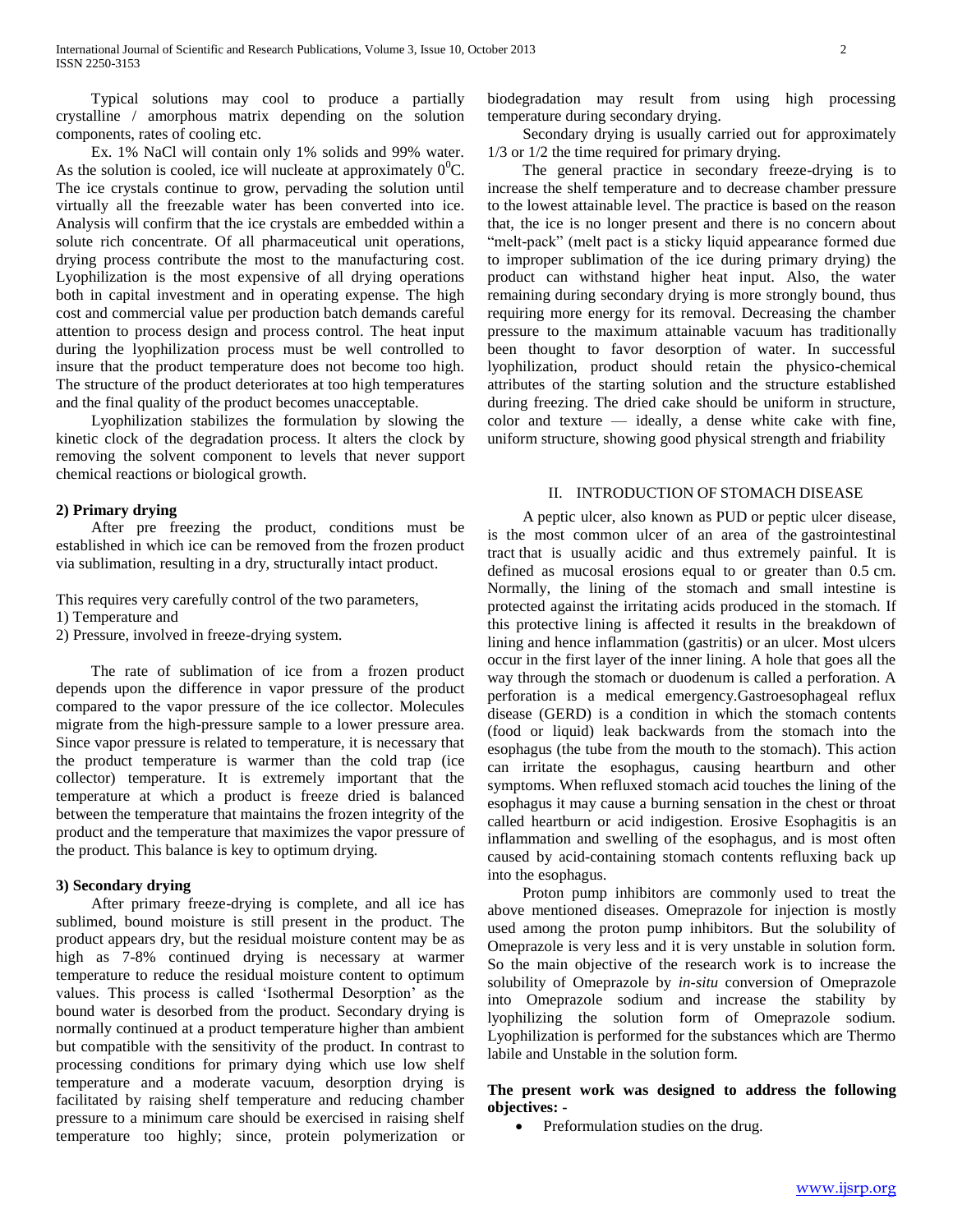- Selection of the excipients for development of injectable dosage form by lyophilization techniques.
- Formulation of the injectable dosage form.
- Performing Lyophilization and study its parameters.
- Evaluation of the optimized formulation
- Perform stability studies on the optimized best formulation.

**Composition per one vial**

| Composition               | Quantity                                     | <b>Rationale</b>                                                          |  |  |
|---------------------------|----------------------------------------------|---------------------------------------------------------------------------|--|--|
| Omeprazole                | 40mg                                         | Active                                                                    |  |  |
| Edetate<br>Disodium       | 0.4mg                                        | <b>Chelating Agent</b>                                                    |  |  |
| Sodium<br>Hydroxide       | solubilize<br>to<br>q.s<br>Omeprazole Slurry | conversion<br>of<br>For <b>F</b><br>Omeprazole base to its<br>Sodium salt |  |  |
| Water<br>for<br>Injection | q.s to 4ml                                   | Solvent                                                                   |  |  |

## **Precautions taken during manufacturing**

- The vehicle used i.e. sterile water for injection was free from oxygen
- Glass or stainless steel apparatus was used
- Entire manufacturing process was carried out under aseptic conditions and includes washing and

sterilization of vials, rubber plugs and disinfection aluminium seals. The vials were filled in class 100 laminar air cabinets

## **Method of Preparation**

- **1.** Collect Required water for injection and bring down the temperature below 40°C, by nitrogen bubbling
- **2.** Check and record the pH of WFI (Limit 5.0-7.0)
- **3.** Add and dissolve the weighed quantity of Disodium Edetate in 80% of WFI with continuous stirring
- **4.** To the solution of step-3, Omeprazole was added with stirring to get uniform slurry
- **5.** 1N sodium hydroxide was prepared by using WFI separately
- **6.** To the slurry obtained in step-3, sodium hydroxide solution obtained in step-4 was added slowly with stirring till a clear solution was obtained
- **7.** Volume of the solution is made to 100% with Water for injection. pH was checked (limit  $10.3 - 12$ )
- **8.** The solution of the step-7 was filtered through 0.22µm PVDF membrane and filled into USP type 1 flint glass tubular vials (fill volume  $4.0 - 4.1$ ml), half stoppered with slotted grey bromo butyl rubber plugs and loaded into lyophilizer.

#### **Composition of Special diluent for reconstitution**

| Sl.No. | <b>Ingredients</b>      | Qty/ml     |
|--------|-------------------------|------------|
|        | Citric acid monohydrate | 0.5mg      |
|        | Polyethylene Glycol 400 | $400$ mg   |
|        | Water for injection     | q.s to 1ml |

#### **Trail Batches:**

Trail batches were conducted as per below table

#### **Formulation trials of Omeprazole sodium for injection**

| <b>Constituents</b> | <b>Trail batches</b>                  |                                       |                                       |                                       |                                       |
|---------------------|---------------------------------------|---------------------------------------|---------------------------------------|---------------------------------------|---------------------------------------|
|                     | $\bf I$                               | $\mathbf{I}$                          | Ш                                     | IV                                    | V                                     |
| Omeprazole          | 40mg/vial                             | 40mg/vial                             | $40$ mg/vial                          | 40mg/vial                             | 40mg/vial                             |
| Disodium<br>edetate | 0.4mg                                 | 0.4mg                                 | 0.4mg<br>0.4mg                        |                                       | 0.4mg                                 |
| Sodium<br>Hydroxide | solubilize<br>to<br>q.s<br>omeprazole | solubilize<br>to<br>q.s<br>omeprazole | solubilize<br>to<br>q.s<br>omeprazole | solubilize<br>to<br>q.s<br>omeprazole | solubilize<br>to<br>q.s<br>omeprazole |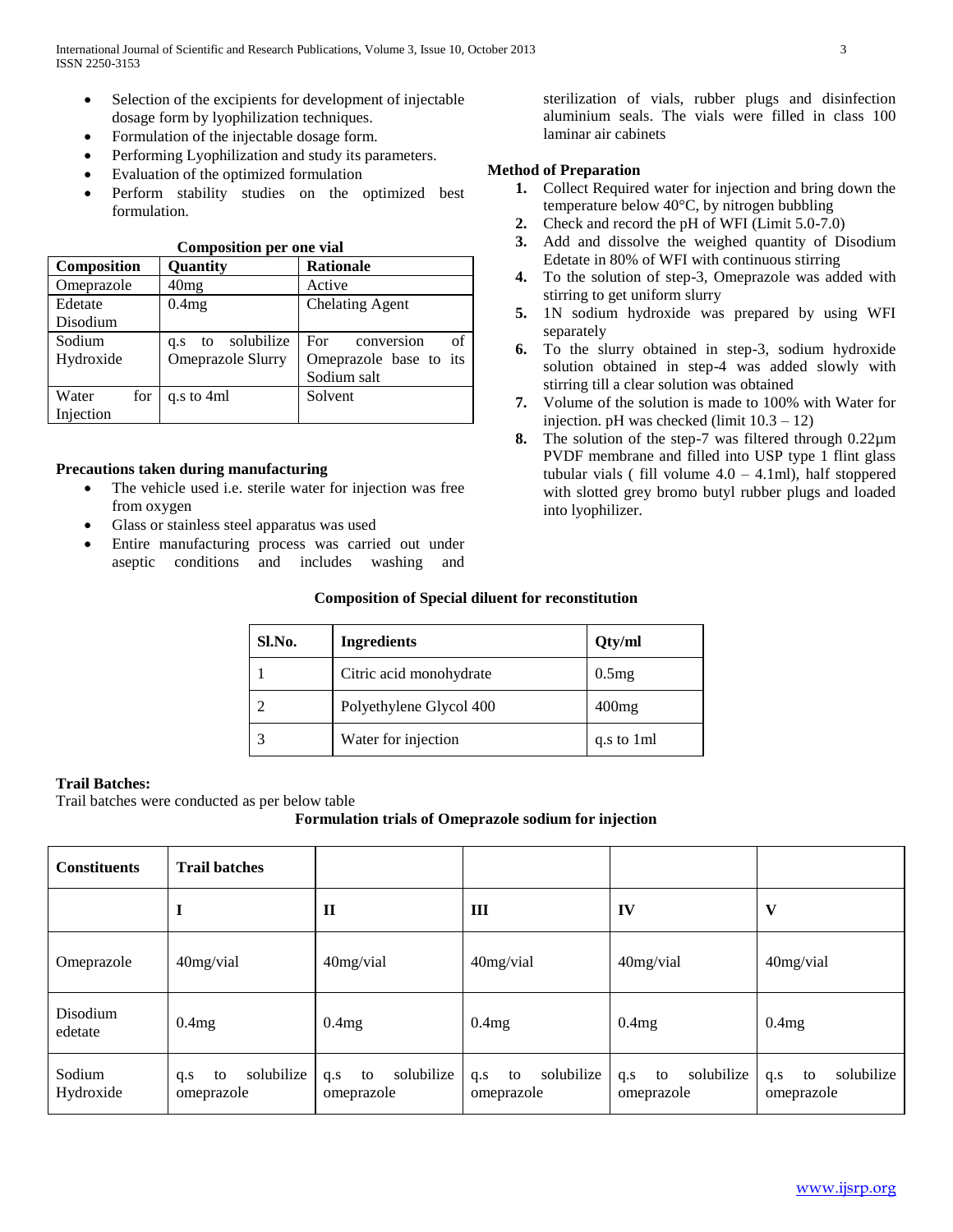| for<br>Water<br>injection | q.s to 4ml       | g.s to 4ml       | q.s to 4ml       | g.s to 4ml       | g.s to 4ml       |
|---------------------------|------------------|------------------|------------------|------------------|------------------|
| Lyocycle                  | LYO <sub>1</sub> | LYO <sub>2</sub> | LYO <sub>3</sub> | LYO <sub>4</sub> | LYO <sub>5</sub> |

#### **Lyophilization Cycle**

 Lyophilization or Freeze drying fills an important need in pharmaceutical manufacturing technology by allowing drying of heat-sensitive drugs and biologicals at low temperature under conditions that allow removal of water by sublimation or a change of phase from solid to vapor without passing through the liquid phase. Lyophilization occurs in three steps: freezing, primary drying and secondary drying. In freezing processwater is converted into ice, in primary drying to sublime the ice is subjected to sublimation and in secondary drying process unfrozen water is removed by desorption.

 During the lyophilization process the material is first frozen and then subjected to drying. To initiate the drying stage, the material in the chamber is subjected to vacuum. Heat is applied carefully to the material, and a condenser is used in the chamber to collect the water. When water is leaving rapidly, its heat of vaporization is taken away from the material and helps to keep it cool and safe.

 Before carrying out lyophilization for formulation it was subjected for preliminary DSC studies and based on the DSC results obtained the suitable lyophilization cycles were designed. The glass transition temperature obtained from DSC was used to determine the freezing temperature of the formulation filled into the vials. The cycles thus designed were applied and the product obtained after lyophilization was subjected for physical examination. On the basis of the cake obtained the process variables i.e. temperature and duration of the cycle were applied. Duration taken to attain required temperature was termed as ramp temperature and the duration in which the formulation remained in the attained temperature was termed as soak temperature.

#### **Trail 1:**

 In this cycle, formulation was subjected for 3.5 hours of freezing, 14 hours of primary drying and 7 hours of secondary drying. Here the freezing temperature was fixed purely based on the glass transition temperature of the formulation. The glass transition temperature of the formulation was found to be - 15.78°C. Thus the formulation was frozen to a temperature of - 35°C which is -15.78°C lesser than the glass transition temperature. This was carried out in order to ensure complete freezing.

#### **Lyophilization cycle of 24.5 hours**

| Process &<br><b>Temperature</b> | Ramp<br>duration<br>$(\min)$ | Soak<br>duration<br>(min) | <b>Pressure</b><br>(torr) |
|---------------------------------|------------------------------|---------------------------|---------------------------|
| Freezing<br>$35^{\circ}$ C)     | $20^{\circ}$                 | 90                        | ΝA                        |

| <b>Primary Drying</b> |     |     |      |
|-----------------------|-----|-----|------|
|                       |     |     |      |
| $-20^{\circ}$ C       | 180 | 60  | 1.0  |
| $-5^{\circ}$ C        | 210 | 120 | 0.75 |
| $10^{\circ}$ C        | 120 | 150 | 0.75 |
| <b>Secondary</b>      |     |     |      |
| <b>Drying</b>         |     |     |      |
| $20^{\circ}$ C        | 60  | 90  | 0.3  |
| $35^{\circ}$ C        | 120 | 150 | 0.1  |

#### **Trail 2:**

 In this trial formulation was subjected for 5.5 hours of freezing, 16 hours of primary drying and 7 hours of secondary drying. Here the freezing temperature was reduced to -40°C. And the duration of the steps like freezing and primary drying was increased. These changes were implemented in order to enhance the freezing of the formulation and to ensure proper drying.

#### **- Lyophilization cycle of 28.5hrs**

| <b>Process &amp;</b><br><b>Temperature</b> | Ramp<br>duration<br>(min) | <b>Soak</b><br>duration<br>(min) | <b>Pressure</b><br>(torr) |
|--------------------------------------------|---------------------------|----------------------------------|---------------------------|
| Freezing<br>( –<br>$40^{\circ}$ C)         | 150                       | 180                              | NA                        |
| <b>Primary Drying</b>                      |                           |                                  |                           |
| $-20^{\circ}$ C                            | 180                       | 60                               | 1.0                       |
| $-5^{\circ}$ C                             | 210                       | 180                              | 0.75                      |
| $10^{\circ}$ C                             | 120                       | 210                              | 0.75                      |
| <b>Secondary</b><br><b>Drying</b>          |                           |                                  |                           |
| $20^{\circ}$ C                             | 60                        | 90                               | 0.3                       |
| $35^{\circ}$ C                             | 120                       | 150                              | 0.1                       |

 In this trial formulation was subjected for 5.5 hours of freezing, 18 hours of primary drying and 7 hours of secondary drying. Here the freezing temperature was maintained similar to trial 2. But the duration of the steps in primary drying were increased. These changes were implemented in order to enhance proper drying of the formulation.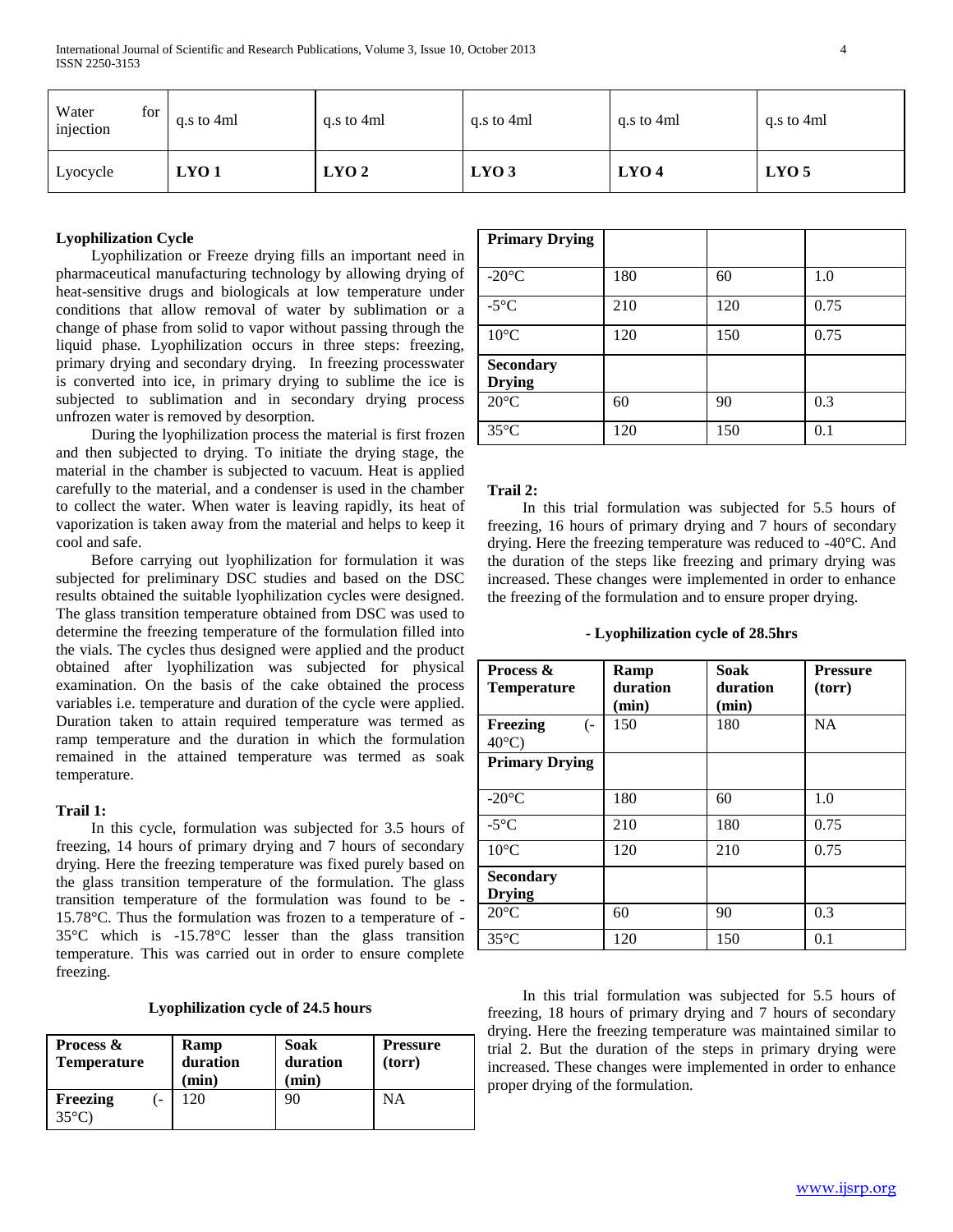#### **Lyophilization cycle of 30.5hrs**

| Process &<br><b>Temperature</b> | <b>Ramp duration</b><br>(min) | <b>Soak duration</b><br>$(\min)$ | <b>Pressure (torr)</b> |
|---------------------------------|-------------------------------|----------------------------------|------------------------|
| Freezing $(-40^{\circ}C)$       | 150                           | 180                              | NA                     |
| <b>Primary Drying</b>           |                               |                                  |                        |
| $-20^{\circ}$ C                 | 180                           | 60                               | 1.0                    |
| $-5^{\circ}$ C                  | 210                           | 210                              | 0.75                   |
| $10^{\circ}$ C                  | 120                           | 300                              | 0.75                   |
| <b>Secondary Drying</b>         |                               |                                  |                        |
| $20^{\circ}$ C                  | 60                            | 90                               | 0.3                    |
| $35^{\circ}$ C                  | 120                           | 150                              | 0.1                    |

## **Trail 4:**

 In this trial formulation was subjected for 5.5 hours of freezing, 19.5 hours of primary drying and 7.5 hours of secondary drying. Here the freezing temperature was maintained similar to trial 2. But the duration of the steps like primary drying

and secondary drying were increased. These changes were implemented in order to enhance the proper drying of the formulation.

#### **Lyophilization cycle of 32.5 hours**

| Process &<br><b>Temperature</b> | <b>Ramp duration</b><br>(min) | <b>Soak duration</b><br>(min) | Pressure (torr) |
|---------------------------------|-------------------------------|-------------------------------|-----------------|
| Freezing $(-40^{\circ}C)$       | 150                           | 180                           | <b>NA</b>       |
| <b>Primary Drying</b>           |                               |                               |                 |
| $-20^{\circ}$ C                 | 180                           | 60                            | 1.0             |
| $-5^{\circ}C$                   | 210                           | 240                           | 0.75            |
| $10^{\circ}$ C                  | 120                           | 360                           | 0.75            |
| <b>Secondary Drying</b>         |                               |                               |                 |
| $20^{\circ}$ C                  | 60                            | 90                            | 0.3             |
| $35^{\circ}$ C                  | 120                           | 180                           | 0.1             |

#### **Trail 5**

 In this trial formulation was subjected for 5.5 hours of freezing, 19.5 hours of primary drying and 10 hours of secondary drying. Here the freezing temperature was maintained similar to

trial 2. But the duration of the secondary drying were increased. These changes were implemented in order to enhance the proper drying of the formulation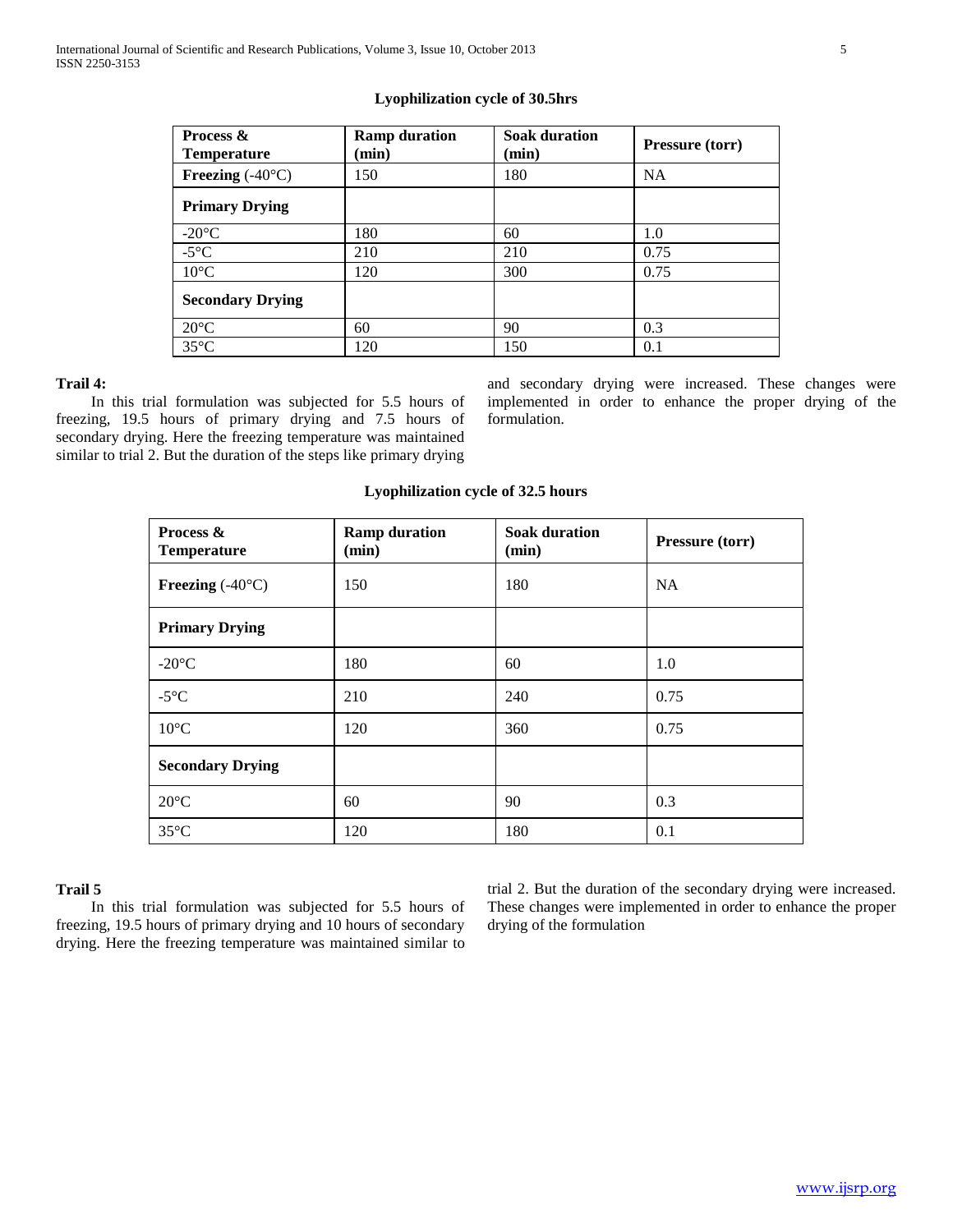# **Lyophilization cycle of 35 hours**

| Process &<br><b>Temperature</b> | <b>Ramp duration</b><br>(min) | <b>Soak duration</b><br>(min) | <b>Pressure (torr)</b> |
|---------------------------------|-------------------------------|-------------------------------|------------------------|
| Freezing $(-40^{\circ}C)$       | 150                           | 180                           | <b>NA</b>              |
| <b>Primary Drying</b>           |                               |                               |                        |
| $-20^{\circ}$ C                 | 180                           | 60                            | 1.0                    |
| $-5^{\circ}C$                   | 210                           | 240                           | 0.75                   |
| $10^{\circ}$ C                  | 120                           | 360                           | 0.75                   |
| <b>Secondary Drying</b>         |                               |                               |                        |
| $20^{\circ}$ C                  | 90                            | 120                           | 0.3                    |
| $35^{\circ}$ C                  | 150                           | 240                           | 0.1                    |

# **Table 1: Evaluation parameters of all the batches**

| Sl.No            | <b>Evaluation parameters</b>                                                                          | <b>Batch 1</b>    | Batch 2              | <b>Batch 3</b>                         | <b>Batch 4</b>       | Batch 5           |
|------------------|-------------------------------------------------------------------------------------------------------|-------------------|----------------------|----------------------------------------|----------------------|-------------------|
| $\mathbf{1}$     | Appearance                                                                                            | White in<br>Color | White in<br>Color    | White in<br>Color                      | White in<br>color    | White in<br>Color |
| $\overline{c}$   | Moisture content %                                                                                    | 7.45%             | 6.87%                | 6.31%                                  | 6.22%                | 4.1%              |
| 3                | Cake formation                                                                                        | Melt pack         | Partial melt<br>pack | Cake sticking to the<br>bottom of vial | Satisfactory<br>cake | Good<br>cake      |
| $\overline{4}$   | Reconstitution time(sec)                                                                              | 37sec             | 32sec                | 29sec                                  | 22sec                | 19sec             |
| 5                | pH(initial)                                                                                           | 8.15              | 8.34                 | 8.78                                   | 8.45                 | 8.31              |
| 6                | pH(After 24 hours)                                                                                    | 8.16              | 8.33                 | 8.79                                   | 8.47                 | 8.33              |
| $\boldsymbol{7}$ | Assay                                                                                                 | 96.23%            | 97.34%               | 97.28%                                 | 99.63%               | 99.78%            |
| 8                | Particulate matter<br>$\geq$ 10µm:Not more than<br>6000/vial<br>$\geq$ 25µm:Not more than<br>600/vial | 4356              | 4567                 | 4768                                   | 4598                 | 4362              |
|                  |                                                                                                       | 376               | 389                  | 354                                    | 398                  | 341               |
| 9                | Related substances                                                                                    |                   |                      |                                        |                      |                   |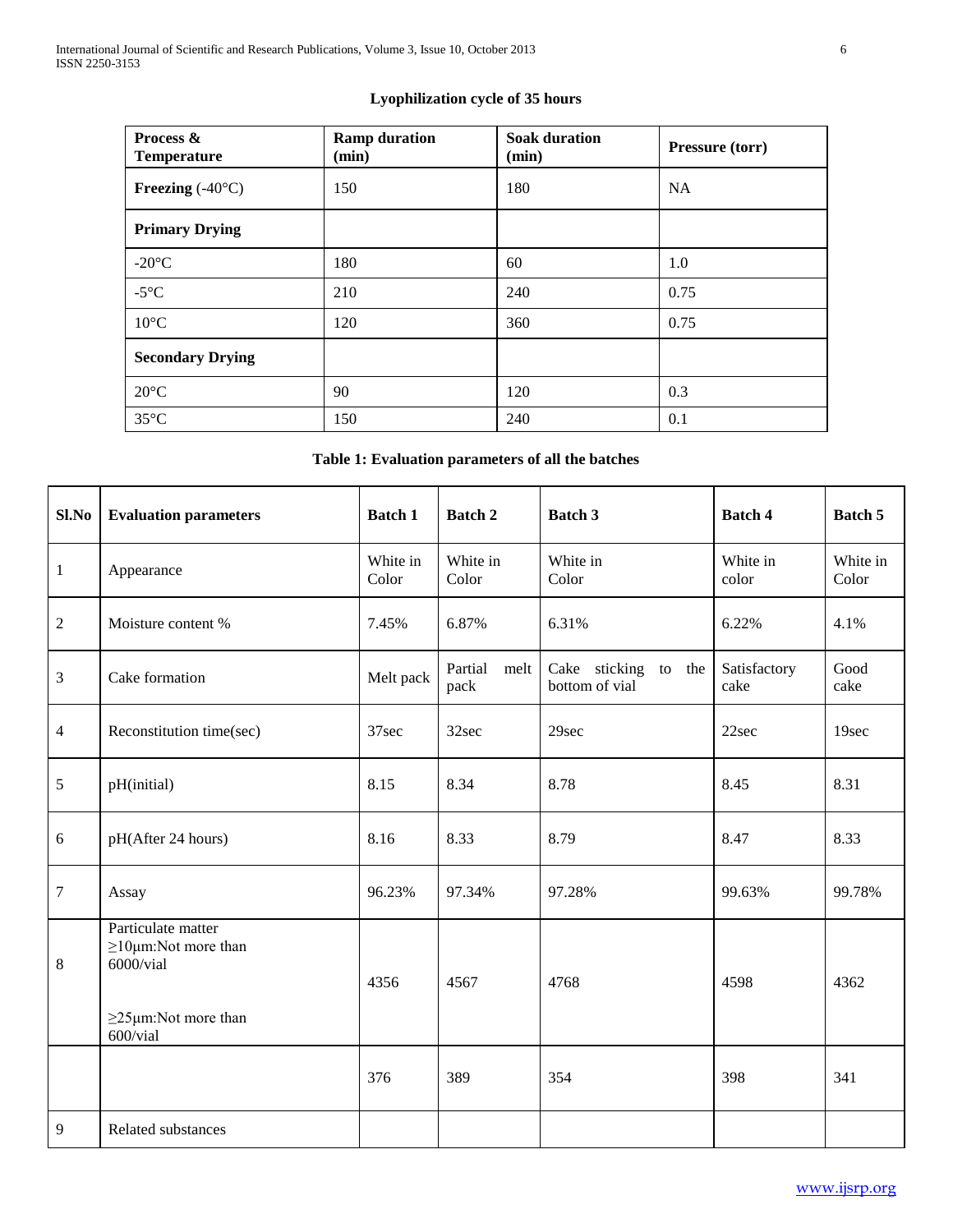International Journal of Scientific and Research Publications, Volume 3, Issue 10, October 2013 7 ISSN 2250-3153

| a             | 4-Desmethyl<br>and<br>Omeprazole<br><b>Hydroxy Omeprazole</b> | <b>NMT</b><br>0.5% | <b>NMT</b> 0.5% | NMT 0.5% | NMT 0.5%        | <b>NMT</b><br>0.5% |
|---------------|---------------------------------------------------------------|--------------------|-----------------|----------|-----------------|--------------------|
| $\mathbf b$   | Any unknown Impurity                                          | <b>NMT</b><br>0.2% | <b>NMT</b> 0.2% | NMT 0.2% | <b>NMT</b> 0.2% | <b>NMT</b><br>0.2% |
| $\mathcal{C}$ | <b>Total Impurity</b>                                         | <b>NMT</b><br>1.5% | NMT 1.5%        | NMT 1.5% | NMT 1.5%        | <b>NMT</b><br>1.5% |

**Figure 1: IR Spectra of Disodium Edetate**



**Figure 2: IR Spectra of Omeprazole**

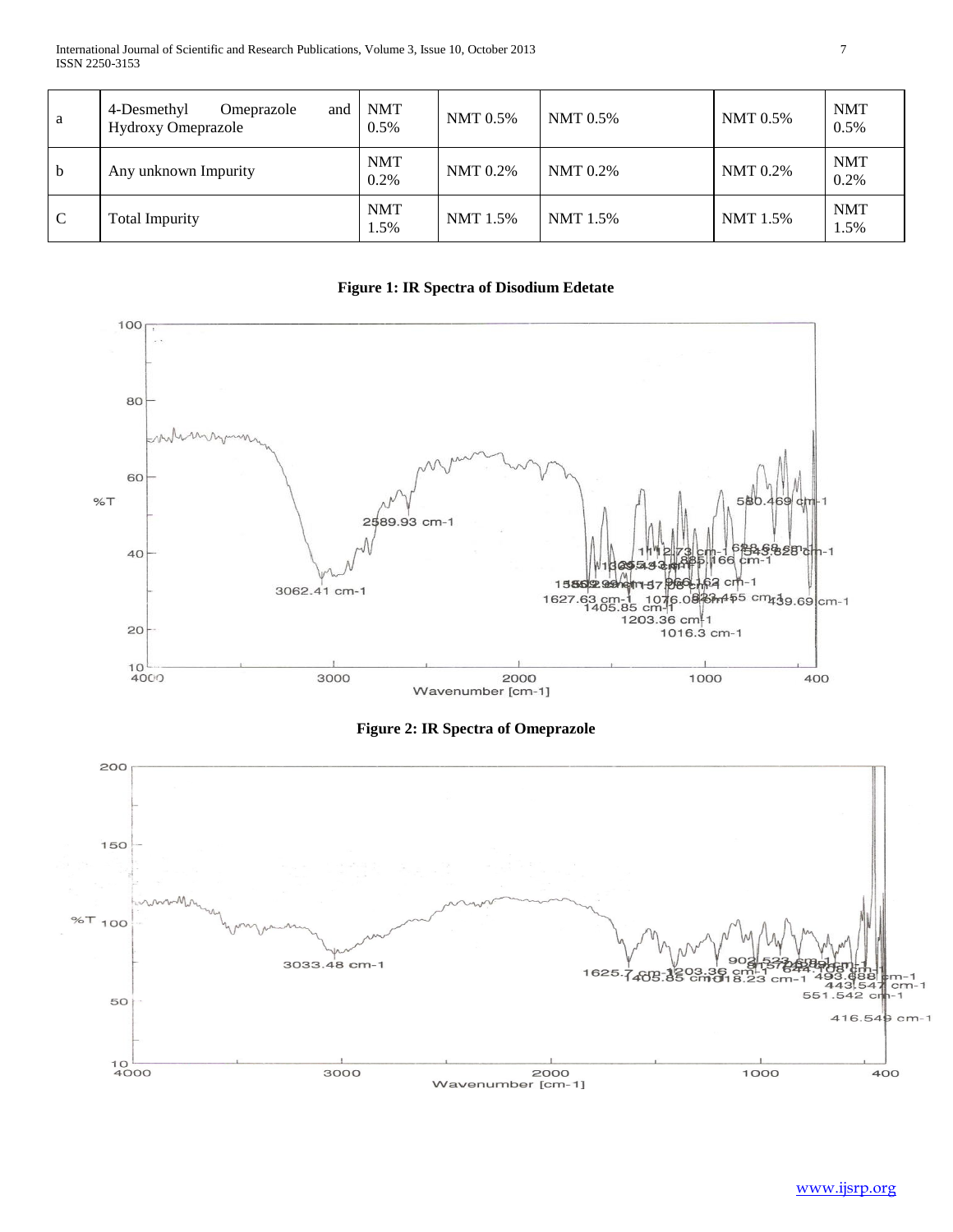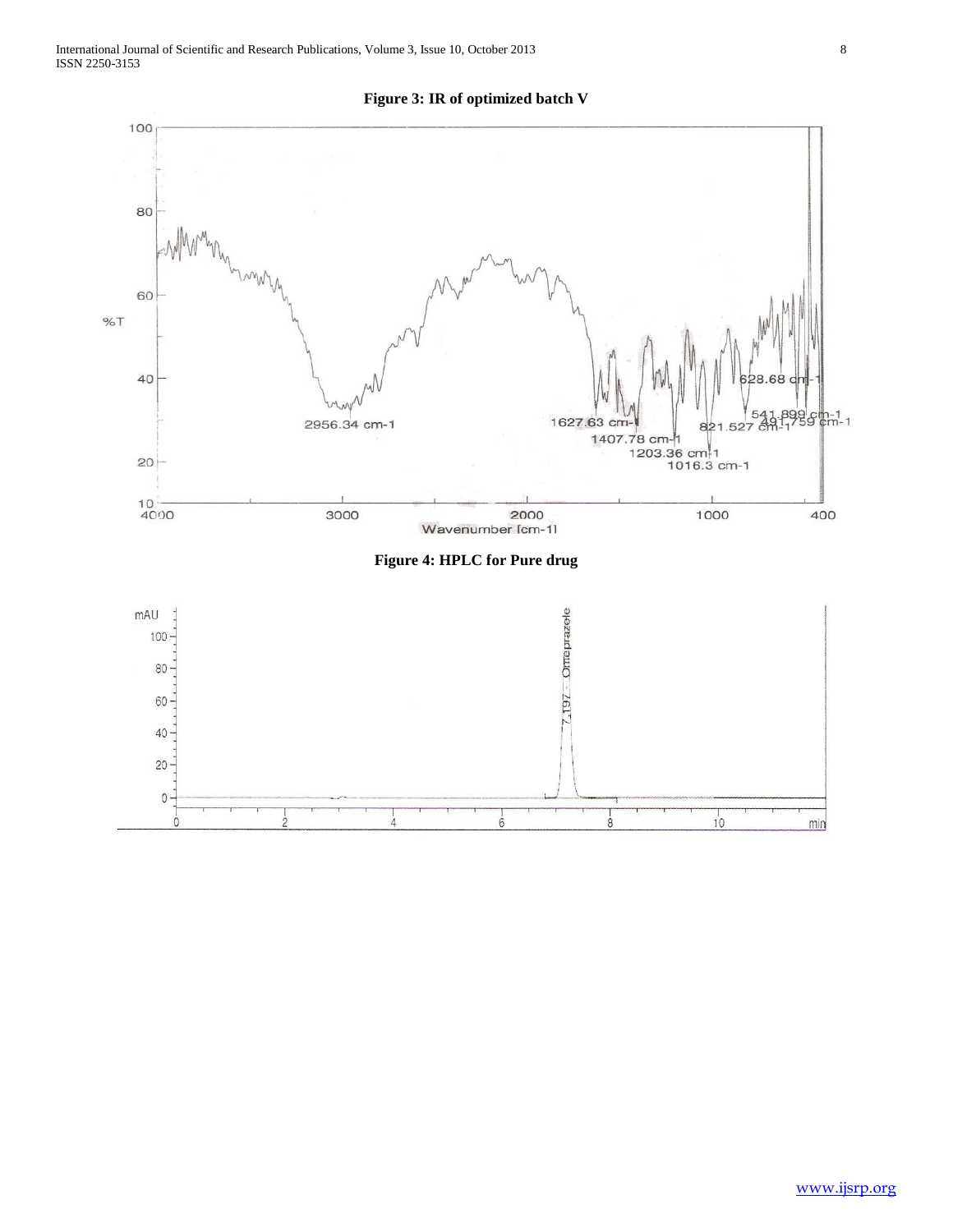





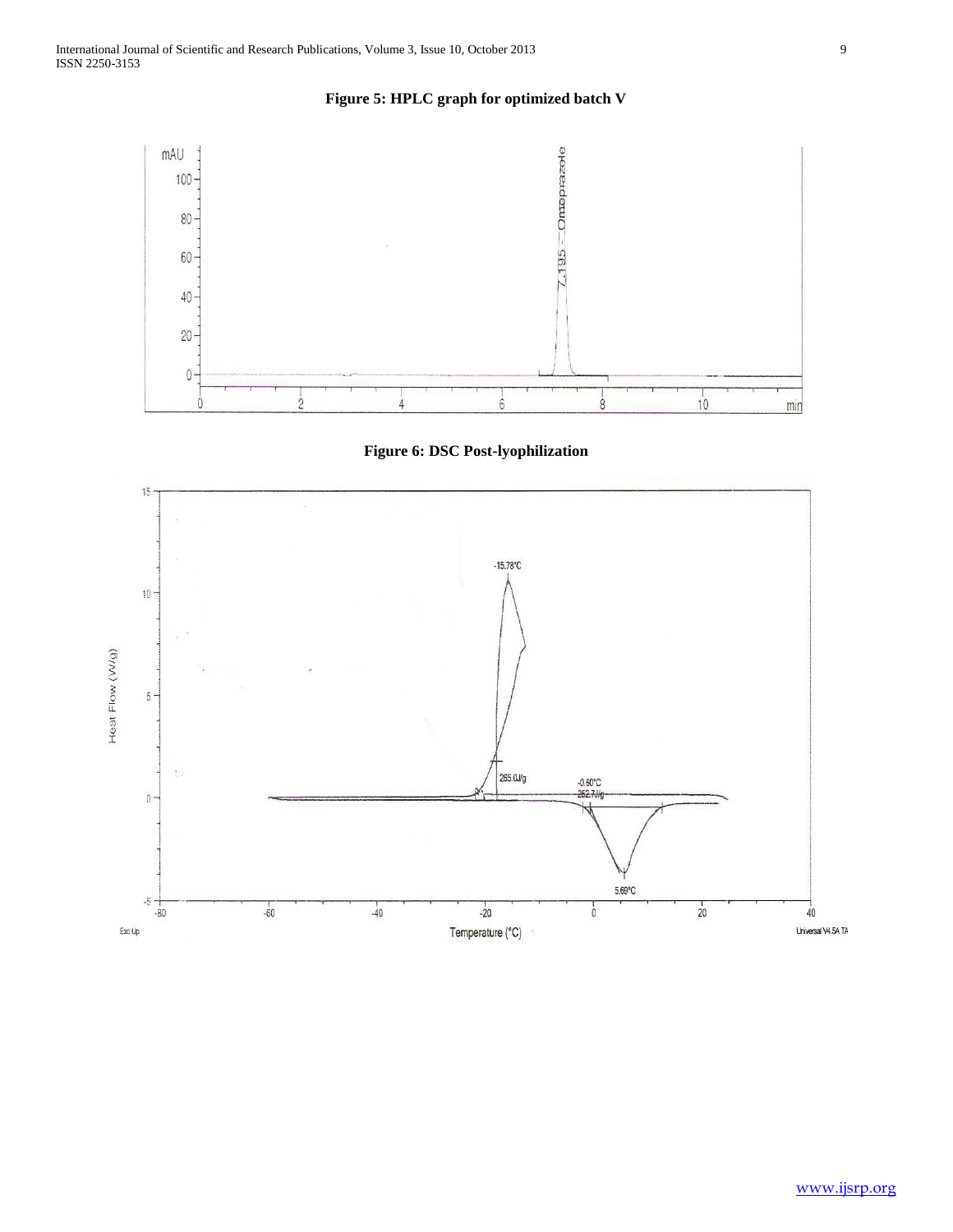| $Sl$ . No      | <b>Evaluation parameters</b>                                                                                   | <b>Duration</b>    |                               |                       |
|----------------|----------------------------------------------------------------------------------------------------------------|--------------------|-------------------------------|-----------------------|
|                |                                                                                                                | <b>First Month</b> | <b>Second</b><br><b>Month</b> | <b>Third Month</b>    |
| $\mathbf{1}$   | Appearance                                                                                                     | White in colour    | White<br>in<br>colour         | White<br>in<br>colour |
| $\overline{2}$ | pH                                                                                                             | 8.34               | 8.45                          | 8.32                  |
| 3              | Reconstitution time                                                                                            | 24sec              | 26sec                         | 27sec                 |
| $\overline{4}$ | Assay                                                                                                          | 99.32%             | 99.84%                        | 98.92%                |
| 5              | Particulate matter<br>$\geq$ 10µm:Not more than<br>6000/vial<br>$\geq$ 25µm:Not more than<br>$600/\text{vial}$ | 4376               | 4387                          | 4452                  |
|                |                                                                                                                | 342                | 387                           | 329                   |
| 6              | Related substances                                                                                             |                    |                               |                       |
| a              | 4-Desmethyl Omeprazole and Hydroxy<br>Omeprazole                                                               | <b>NMT 0.5%</b>    | <b>NMT 0.5%</b>               | NMT 0.5%              |
| b              | Any unknown Impurity                                                                                           | <b>NMT 0.2%</b>    | <b>NMT 0.2%</b>               | <b>NMT 0.2%</b>       |
| $\mathbf c$    | <b>Total Impurity</b>                                                                                          | <b>NMT 1.5%</b>    | <b>NMT 1.5%</b>               | <b>NMT 1.5%</b>       |

# **Table 2: Stability conditions: 40°C±2°C, 75%±5%RH**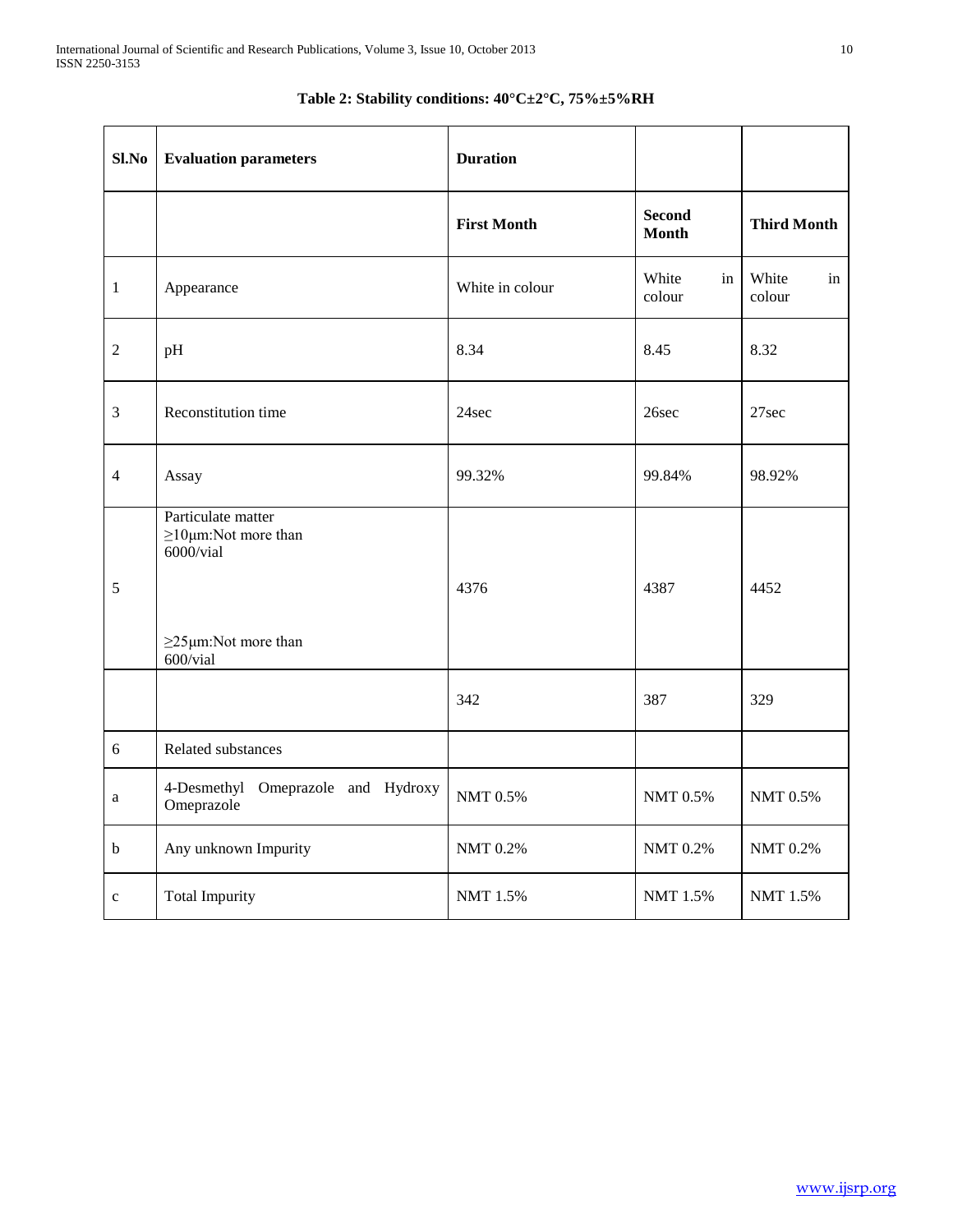

**Figure 7: First month stability HPLC peak area at 40<sup>0</sup>C ±2<sup>0</sup>C /75% RH for batch-V**

**Figure 8: Second month stability HPLC peak area at 40<sup>0</sup>C ±2<sup>0</sup>C /75% RH for batch-V**

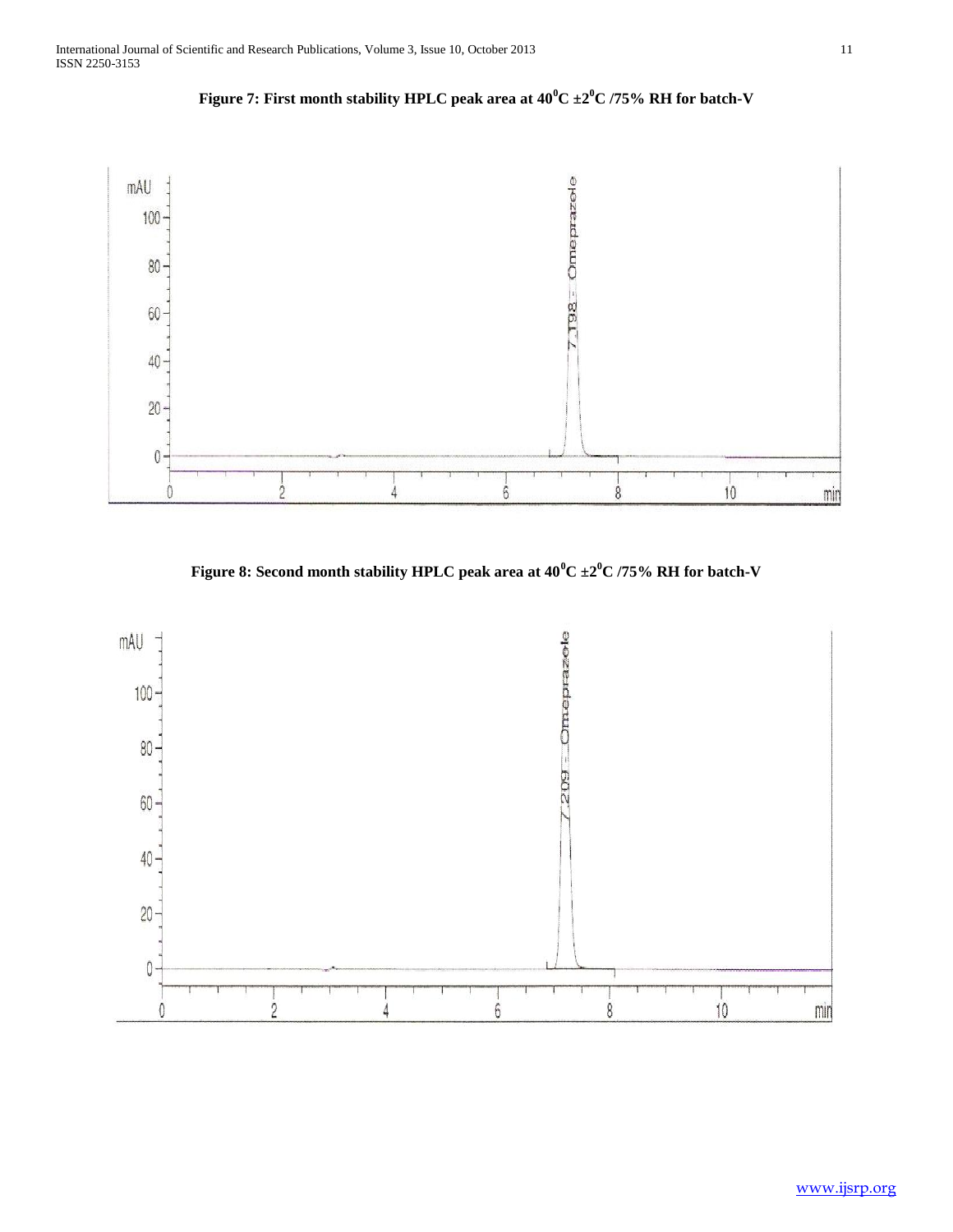

**Figure 9: Third month stability HPLC peak area at**  $40^{\circ}C \pm 2^{\circ}C$  **/75% RH for batch-V** 

#### III. CONCLUSION

 The present research work was designed to develop a lyophilized injectable dosage form of an Anti-Ulcer drug Omeprazole Sodium. The drug is unstable if dispensed as liquid dosage form. Hence the present project was envisaged to overcome the drawbacks associated with Omeprazole sodium and to formulate a stable and therapeutically effective formulation by lyophilization technique which provides extended shelf life.

 Based on the physicochemical properties of the drug , disodium edetate (chelating agent) and Sodium Hydroxide (Solubilizing agent), lyophilization technique was adopted to improve the cake characteristics of the lyophilized form of Omeprazole sodium Five different lyo cycle protocols were investigated sequentially to optimize the product characteristics. The batch-V of total duration of 35 hours was considered as the best formulation because it exhibited a good cake formation and the assay, pH, particulate matter and also percentage water content was found to be within the USP limits. Stability studies were conducted for the optimized formulation as per ICH guidelines for a period of three months which revealed that the formulation is stable.

 From the above results, it was concluded that the lyophilization technique proves to be an advantage for development of stable injectable dosage form of Omeprazole sodium, hence our objective to develop a stable and therapeutically effective lyophilized injection of Omeprazole sodium was achieved.

#### **REFERENCES**

- [1] Lachman L, Lieberman HA, Kanig JL. The Theory and Practice of Industrial Pharmacy. 3rd ed. Bombay: Verghese Publishing House; 1991. p. 639-40.
- [2] Tse FLS, Willing PG. Sterile Dosage Forms: J Parenteral drug Assoc 1980;34:409.
- [3] Lachman L, Lieberman HA, Kanig JL. The Theory and Practice of Industrial Pharmacy. 3rd ed. Bombay: Verghese Publishing House; 1991. p. 681.
- [4] Motola S, Agharkar S, Editors. Preformulation research in pharmaceutical dosage forms-Parenteral medications. 3rd ed. New York: Marcel Dekker Inc, 1984.
- [5] Rey L, May JC. Freeze drying/Lyophilization of pharmaceutical and biological products. 2nd ed. New York: Marcel Dekker Inc, 2004.
- [6] http://www.wisegeek.com/what-is-lyophilization.htm (Date of Access: 05/08/11)
- [7] Akers MJ. Parenteral preparations. In; Gennaro AR. Remington Editor : The Science and Practice of Pharmacy. 21st ed. vol-1, Pennsylvania: MackPublishing Company; 1995; p. 828-31.
- [8] http://www.freezedrying.com/freeze\_drying\_principles.html (Date of Access: 05/08/11)
- [9] http://www.qualbio.com/lyophilization.htm (Date of Access: 07/09/11)
- [10] http://www.inventors.about.com/library/inventors/blfrdrfood.htm (Date of Access: 05/01/12).
- [11] Guide to inspections of lyophilization of parenterals, office of regulatory affairs U.S food and drug administration. Available at: http://www.fda/ora/inspect\_ref/igs/lyophi.html. (Date of Access: 02/02/12).
- [12] Motola S, Agharkar S, Editors. Preformulation research in pharmaceutical dosage forms-Parenteral medications. 3rded. New York: Marcel Dekker Inc, 1984.
- [13] Cartenson JT. Pharmaceutical Preformulation. Technomic publishing co. Inc; 1998. p. 165.
- [14] Shanghai tofflon of science & technology co, Ltd. Available at: http://www.tofflon.com (Date of Access: 05/01/12)
- [15] Snowman JW. Lyophilization: Freeze Drying a Downstream Process. Thanaset S, editor, Lyophilization: Dept.of Biochemistry, Science KKU;1- 6.
- [16] Pharmaceutical freeze-drying a comprehensive course reviewing freeze drying technology. Mumbai: Biopharma Technology Limited; 2006.